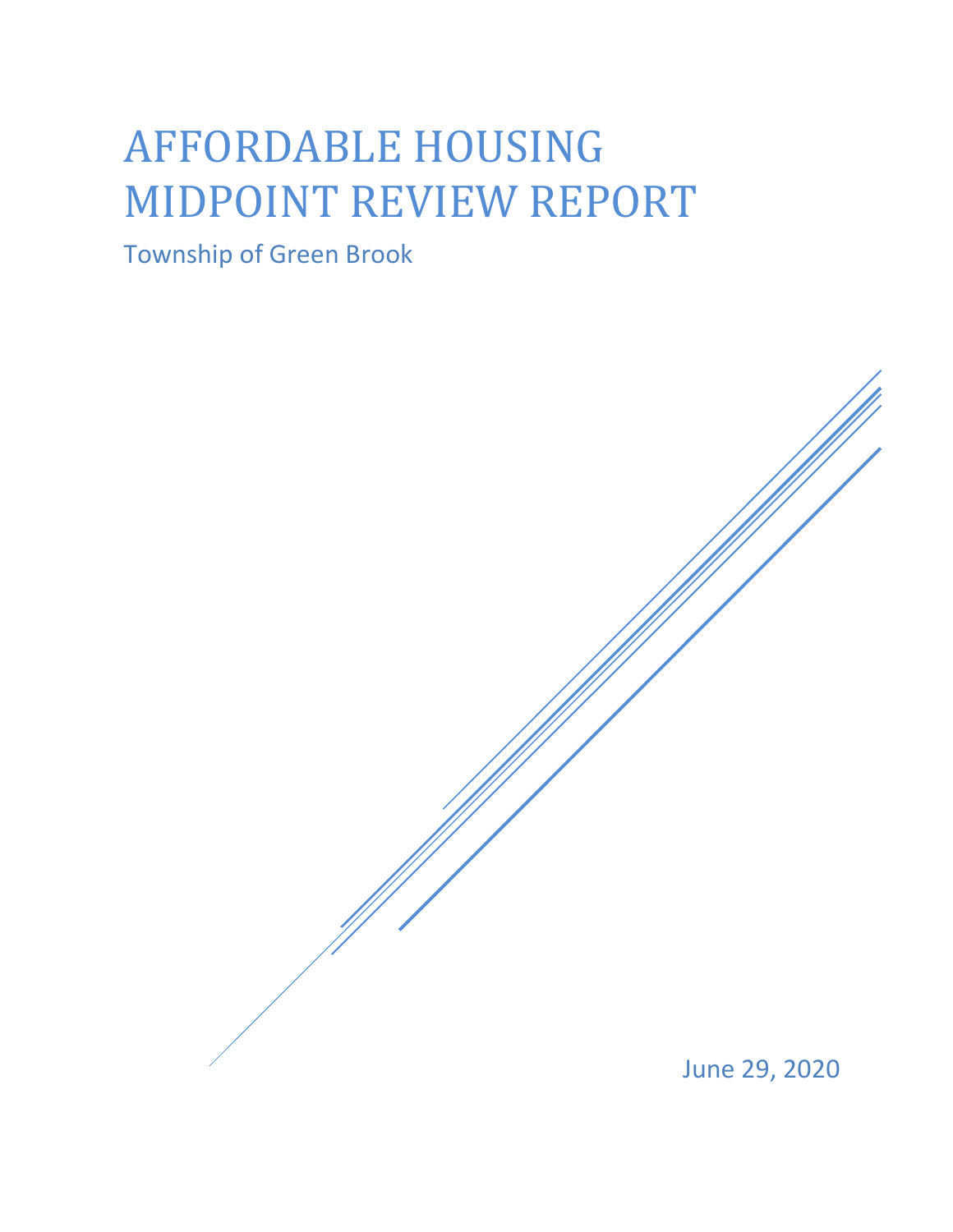#### PURPOSE

Paragraph 21 of the Township of Green Brooks' 2017 Settlement Agreement with Fair Share Housing Center (hereinafter "FSHC") requires that the Township comply with the statutory midpoint review requirements of the Fair Housing Act and specifically N.J.S.A. 52:27D-313, which states "…the Council shall establish procedures for a realistic opportunity review at the midpoint of the certification period and shall provide for notice to the public…" This Midpoint Review Report has been modeled after the template prepared by FSHC and modified to more closely reflect the conditions in the municipality, the Settlement Agreement with FSHC, and the Court-approved Housing Element and Fair Share Plan.

The 2017 Settlement Agreement requires that the midpoint review be posted on the Township website and a copy provided to FSHC. The review acts as a status report regarding the Township's compliance mechanisms and whether or not any unbuilt sites or unfulfilled mechanisms continue to present a realistic opportunity. This review includes mechanisms addressing the unmet need.

#### RELEVANT BACKGROUND

Green Brook filed its Declaratory Judgment Action on July 6, 2015. The Township executed a Settlement Agreement with FSHC in 2017. The 2017 Settlement Agreement outlines Green Brook's affordable housing obligations: an 11-unit Rehabilitation Obligation, a 151-unit Prior Round Obligation, and a 274 unit Third Round Obligation. However, the Township sought and received a Vacant Land Adjustment for the Third Round, which produced an 85-unit Realistic Development Potential (hereinafter "RDP").

On February 9, 2018 Judge Miller entered a Conditional Order of Compliance following the Fairness Hearing. Thereafter, the Township prepared and adopted the requisite compliance documents. The Final Compliance Hearing was held on September 6, 2018 and November 5, 2018. On January 3, 2019 Judge Miller issued Green Brook a Conditional Final Judgment of Compliance and Repose (hereinafter "JOR").

# CONDITIONS OF COMPLIANCE

The JOR contains three conditions. The conditions are noted below, and a status report is indicated in italics:

- A. On or before January 3, 2019 Green Brook shall adopt overlay zoning and/or the recommendations of the Village Center visioning Study for the existing Village Commercial Zoning District. Green Brook shall provide a copy of the Ordinance and/or other Governing Body action regarding the recommendation of the Visioning Study to the Court's Special Master, Fair Share Housing Center, GBM through its attorneys of record in this matter and any other interested party who had appeared in this case who shall have a period of twenty (20) days from receipt of the Ordinance or other action to provide the Court with any specific objection to the same.
	- *Status: The Ordinance for the Village Commercial Zone was adopted on December 27, 2018 via Ordinance 2018-859.*
- B. The Township shall secure income verification information from all future providers of alternative living arrangements to verify the qualifications of the occupants of said facilities as low or very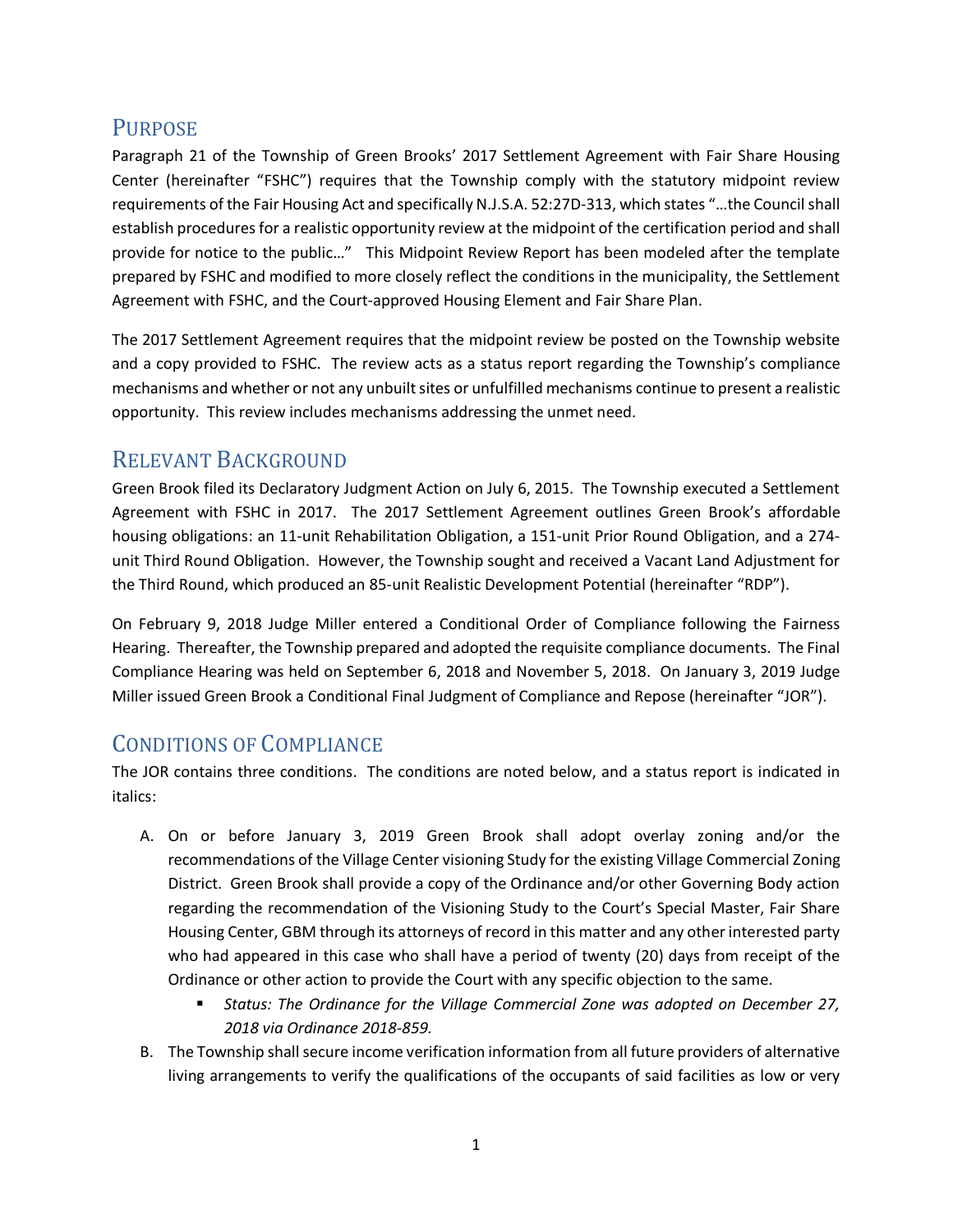low income units or the existence of restrictions that limit the income of the occupants to very to low income households.

- *Status: No new alternative living arrangements have been constructed in the Township since the issuance of the JOR.*
- C. The Township shall provide the Special Master, and post on the municipal website, the name(s) of the designated Administrative Agent(s) for each inclusionary or 100 percent affordable project upon receipt of notice of same, or when there is a change in Administrative Agent(s) but not more often than on an annual basis.
	- *Status: The letter was emailed to the Special Master on June 29, 2020 and will be posted on the website.*

Additionally, it should be noted that Green Brook submitted its first anniversary unit and trust fund monitoring to FSHC on May 22, 2020. The reports have been posted on the website and can be viewed at: [http://www.greenbrooktwp.org/filedepot.aspx?page\\_id=33&page\\_name=Budget%20Information](http://www.greenbrooktwp.org/filedepot.aspx?page_id=33&page_name=Budget%20Information)

# PRIOR ROUND OBLIGATION

It should be noted that all the mechanisms allocated to the Prior Round Obligation have been constructed and were detailed in the Housing Element and Fair Share Plan.

## REALISTIC OPPORTUNITY REVIEW

The realistic opportunity standard applies to all RDP mechanisms for Vacant Land Adjustment municipalities. The table on the following page summarizes the mechanisms allocated to the Third Round RDP and their current status.

The table on the following page illustrates that all but one of Green Brook's RDP mechanisms have been completed or are underway. As for the Sage site, the site is zoned, and the Township awaits an application for development from the property owner or a contract purchaser.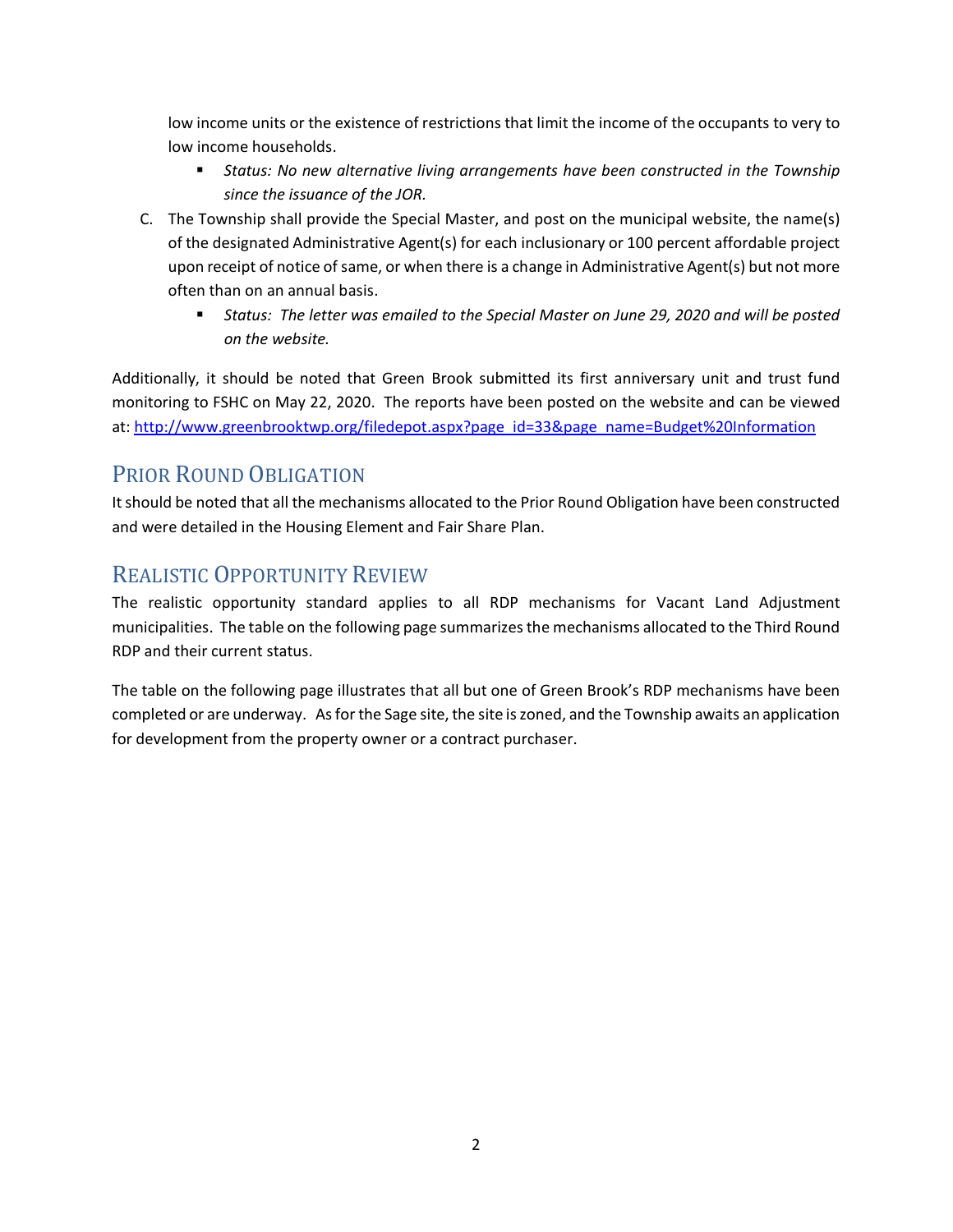| REALISTIC DEVELOPMENT POTENTIAL MECHANISMS     |                        |                                                                                                                                                                                |                                    |                                                                                                                                                                                                                                                                                                                                                                                                                     |                                 |                                 |  |
|------------------------------------------------|------------------------|--------------------------------------------------------------------------------------------------------------------------------------------------------------------------------|------------------------------------|---------------------------------------------------------------------------------------------------------------------------------------------------------------------------------------------------------------------------------------------------------------------------------------------------------------------------------------------------------------------------------------------------------------------|---------------------------------|---------------------------------|--|
| Development                                    | Block &<br>Lot         | Description                                                                                                                                                                    | Ordinance<br>Adopted<br>(Y/N)      | <b>Status</b>                                                                                                                                                                                                                                                                                                                                                                                                       | Existing<br>Affordable<br>Units | Proposed<br>Affordable<br>Units |  |
| Mountainview                                   | B95, L3;<br>B95.01, L1 | Inclusionary townhome<br>development. Affordable<br>units were constructed in<br>2000 and have a 30 year<br>deed restriction                                                   | N/A<br><b>Built &amp; Occupied</b> |                                                                                                                                                                                                                                                                                                                                                                                                                     | $\overline{2}$                  |                                 |  |
| <b>Estel Place</b>                             | B12, L13               | N/A<br>Five-bedroom group home.                                                                                                                                                |                                    | <b>Built &amp; Occupied</b>                                                                                                                                                                                                                                                                                                                                                                                         | 5                               |                                 |  |
| Warrenville Road,<br>Inc.                      | B15, L1                | Three-bedroom group<br>home, which received a CO<br>in 2007.                                                                                                                   | N/A                                | <b>Built &amp; Occupied</b>                                                                                                                                                                                                                                                                                                                                                                                         | $\mathsf 3$                     |                                 |  |
| Cygna, Inc. at 998<br><b>Washington Avenue</b> | B83, L2.01             | Inclusionary rental<br>development, which<br>received a CO in 2019. Deed<br>Restriction recorded on<br>December 16, 2019.<br>Affordable units leased as<br>of January 1, 2020. | N/A                                | <b>Built &amp; Occupied</b>                                                                                                                                                                                                                                                                                                                                                                                         | 6                               |                                 |  |
| Sage                                           | 12, 29, 30,<br>31      | Proposed inclusionary<br>B158, L11, development of a maximum<br>of 160 units with a 25% set-<br>aside.                                                                         | Yes                                | Zoned for Inclusionary<br>Development. A letter<br>was mailed to the<br>owner on May 22, 2020<br>asking for a status<br>update as to when an<br>aplication for<br>inclusionary<br>development would be<br>filed. A response was<br>received on June 3,<br>2020 that indicates the<br>owner is exploring<br>various development<br>options and antcipates<br>the creation of such<br>units prior to July 1,<br>2025. |                                 | 40                              |  |
| <b>Twp Parcel Block</b><br>101.12, Lot 3.01    | B101.12,<br>L3.01      | Off-site inclusionary<br>development. Existing<br>rental units will be deed<br>restricted as non-income<br>qualified tenants vacate.                                           | N/A                                | Conversions are<br>ongoing as tenants<br>vacate units.                                                                                                                                                                                                                                                                                                                                                              | 7                               | 5                               |  |

As noted above, Green Brook has an 11-unit Rehabilitation Obligation. The Settlement Agreement obligated Green Brook to create a municipally-sponsored rehabilitation program. Since the issuance of the JOR Green Brook has completed the following:

 On June 22, 2019 the Township advertised for the contractors list. Proposals were due on July 9, 2019 and none were received.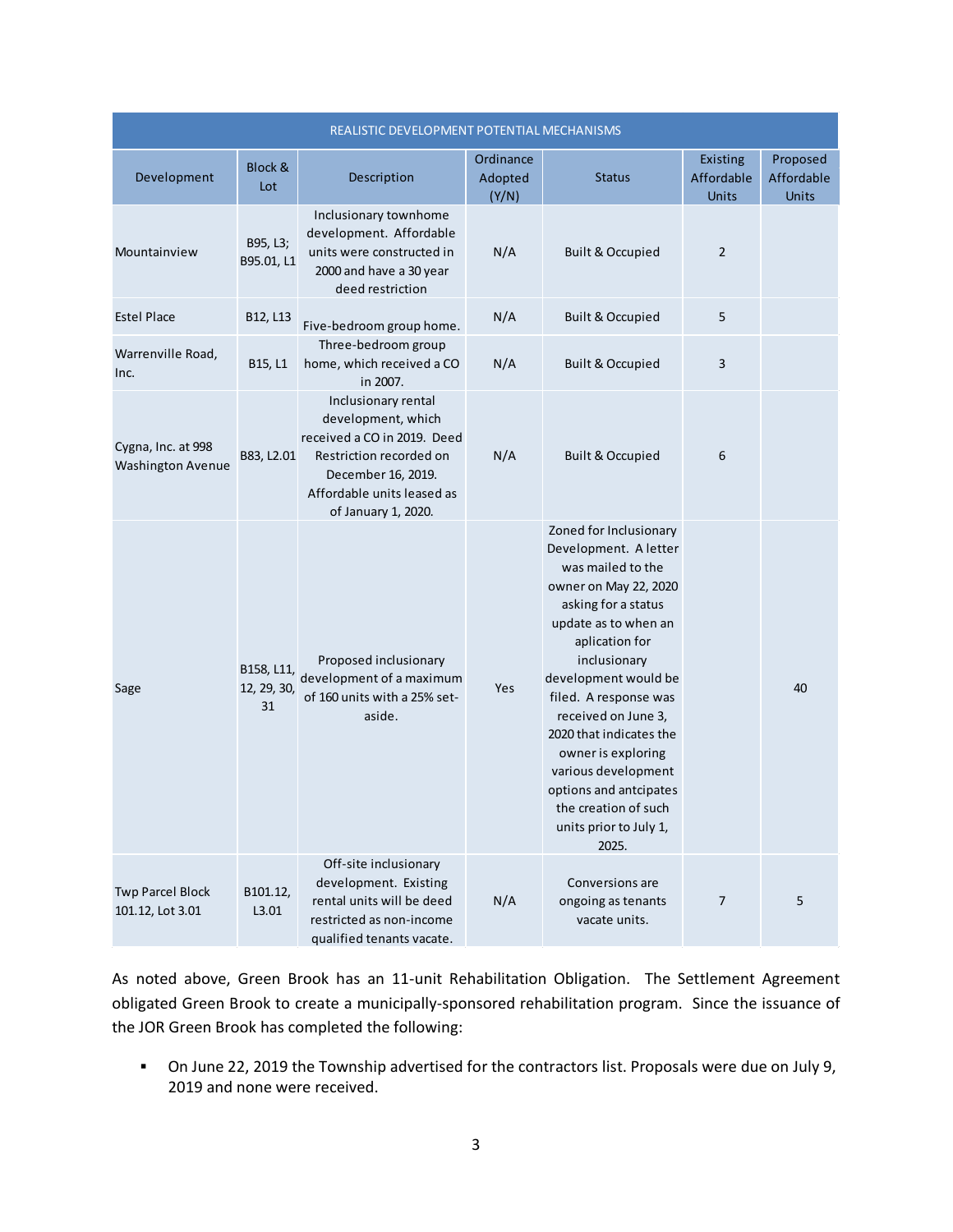- The wording in the solicitation was modified with the hopes that the Township would receive proposals. The new ad was published on September 7, 2019, with proposals due on September 17, 2019. No proposals were received. At that time, it was determined that if the Township was to receive an application for a rehab project that the project would be bid out at that time.
- Held a meeting with a prospective partner for the Rehab program (Habitat for Humanity) on August 6, 2018.
- **Posted the rehabilitation flyer on the website in May of 2020.**
- Advertised the program in the Township's eNewsletter in June 2020. There are roughly 800 recipients.
- In June of 2020 flyers were delivered to the senior citizens club and emailed.
- In June of 2020 flyers were delivered to select businesses.
- In June of 2020 a flyer was posted at the municipal building.
- A flyer will be inserted in the July 2020 tax bill, which will be sent to approximately 2,300 households.
- On July 13, 2020, the program will be announced at the Planning Board meeting.
- On July 20, 2020, the program will be announced at the Township Committee meeting.

No applications have been received to date.

#### UNMET NEED

The table on the following page summarizes the mechanisms allocated to the Third Round Unmet Need and their current status. It should be noted that the 2020 Woods at King George Application was not part of the 2017 Settlement Agreement or the JOR as it occurred after the JOR was issued. This site received approval in 2020 for six market-rate units and a one-unit affordable set-aside.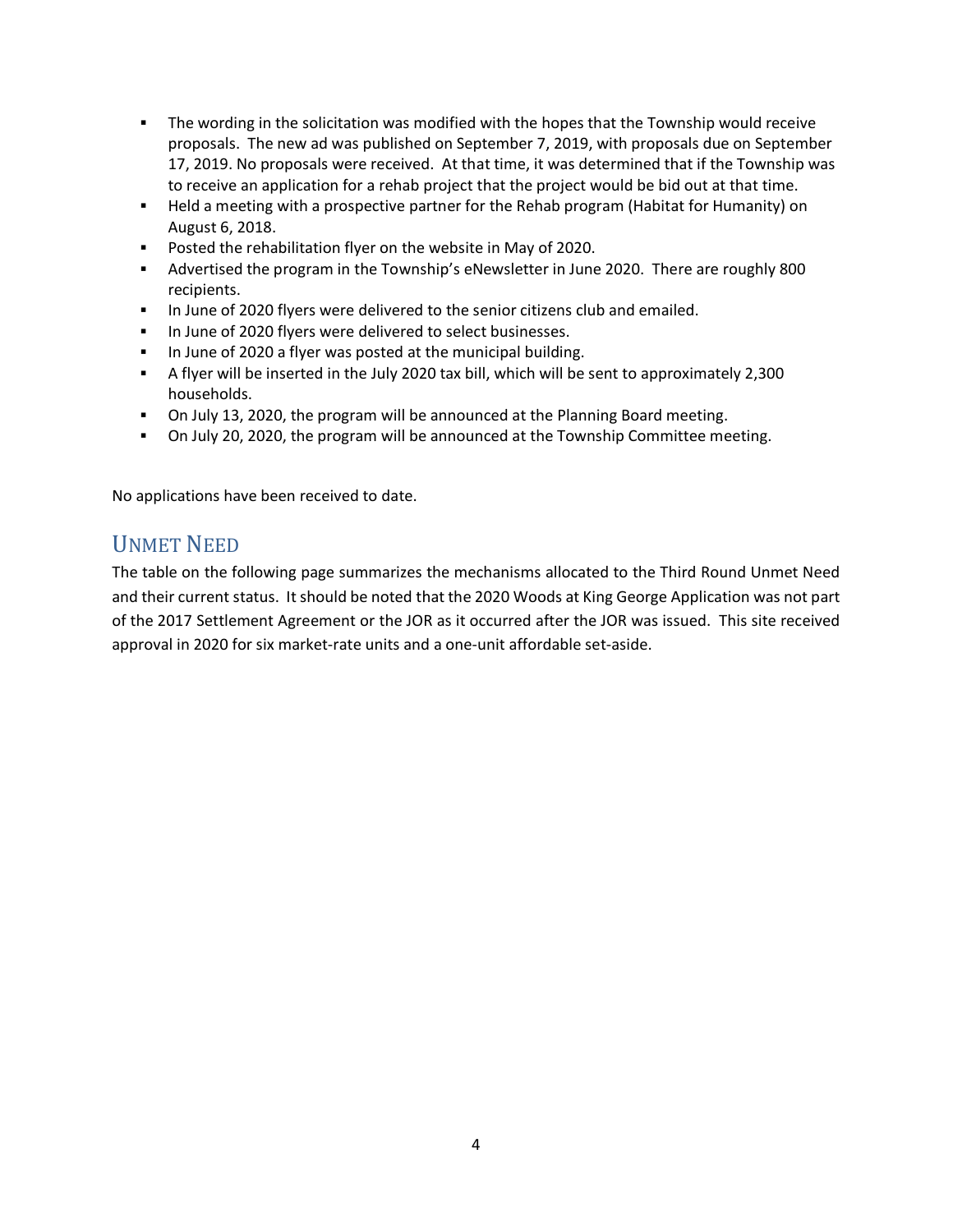| <b>UNMET NEED MECHANISMS</b>                 |                               |                                                                                                                                                                                                           |                                                |                                                                                                                                                                                                                                                                                                   |                                        |                                        |  |
|----------------------------------------------|-------------------------------|-----------------------------------------------------------------------------------------------------------------------------------------------------------------------------------------------------------|------------------------------------------------|---------------------------------------------------------------------------------------------------------------------------------------------------------------------------------------------------------------------------------------------------------------------------------------------------|----------------------------------------|----------------------------------------|--|
| Development                                  | Block &<br>Lot                | Description                                                                                                                                                                                               | Ordinance<br><b>Status</b><br>Adopted<br>(Y/N) |                                                                                                                                                                                                                                                                                                   | Existing<br>Affordable<br><b>Units</b> | Proposed<br>Affordable<br><b>Units</b> |  |
| Paolella                                     | B103, L2,<br>3, 4             | Inclusionary zone<br>requiring a 20% set-aside<br>regardless of tenure.                                                                                                                                   | Y                                              | Zoned for Inclusionary<br>Development. A letter was<br>mailed to the owner on<br>May 22, 2020 asking for a<br>status update as to when<br>an aplication for<br>inclusionary development<br>would be filed. An answer<br>was not received.                                                         |                                        | 25                                     |  |
| Village Commercial<br><b>Zoning District</b> | Various<br>blocks<br>and lots | Inclusionary zone, which<br>requires set-asides for<br>multi-family<br>devleopment.                                                                                                                       | Y                                              | Zoned for Inclusionary<br>Development. No<br>applications have been<br>filed. However, a<br>conceptual sketch plan was<br>submitted to the Township<br>for review and comments<br>for a mixed-use building.                                                                                       |                                        | <b>TBD</b>                             |  |
| Township-Wide<br>Ordinance                   | <b>TBD</b>                    | Inclusionary ordinance<br>triggered when multi-<br>family developments of<br>certain sizes and density<br>are permitted outside of<br>an inclusionary zone.                                               | Υ                                              | Ordinance Adopted. No<br>applications have been<br>filed that has triggered the<br>Ordinance.                                                                                                                                                                                                     |                                        | <b>TBD</b>                             |  |
| 2020 Woods at King<br>George Application.    | B101,<br>L3.02                | This site was not a part of<br>the Settlement or HEFSP<br>as it occurred after the<br>JOR was issued. This was<br>an application for a new<br>building within an<br>existing inclusionary<br>development. | N/A                                            | The Board approved this<br>new 6-unit building<br>application on January 13,<br>2020. The resolution<br>requires 1 affordable low-<br>income unit and a payment-<br>in-lieu for \$71,100.<br>However, the resolution<br>allows another on-site unit<br>to be converted to the<br>affordable unit. |                                        | $\mathbf{1}$                           |  |

# VERY-LOW INCOME ANALYSIS

Paragraph 12 of the 2017 Settlement Agreement indicates that 13% of all units referenced in the Agreement constructed after July 1, 2008 shall be very-low income units. Half of those units must be available for families. The table on page 6 provides a status of that units that have or are expected to be constructed after 2008.